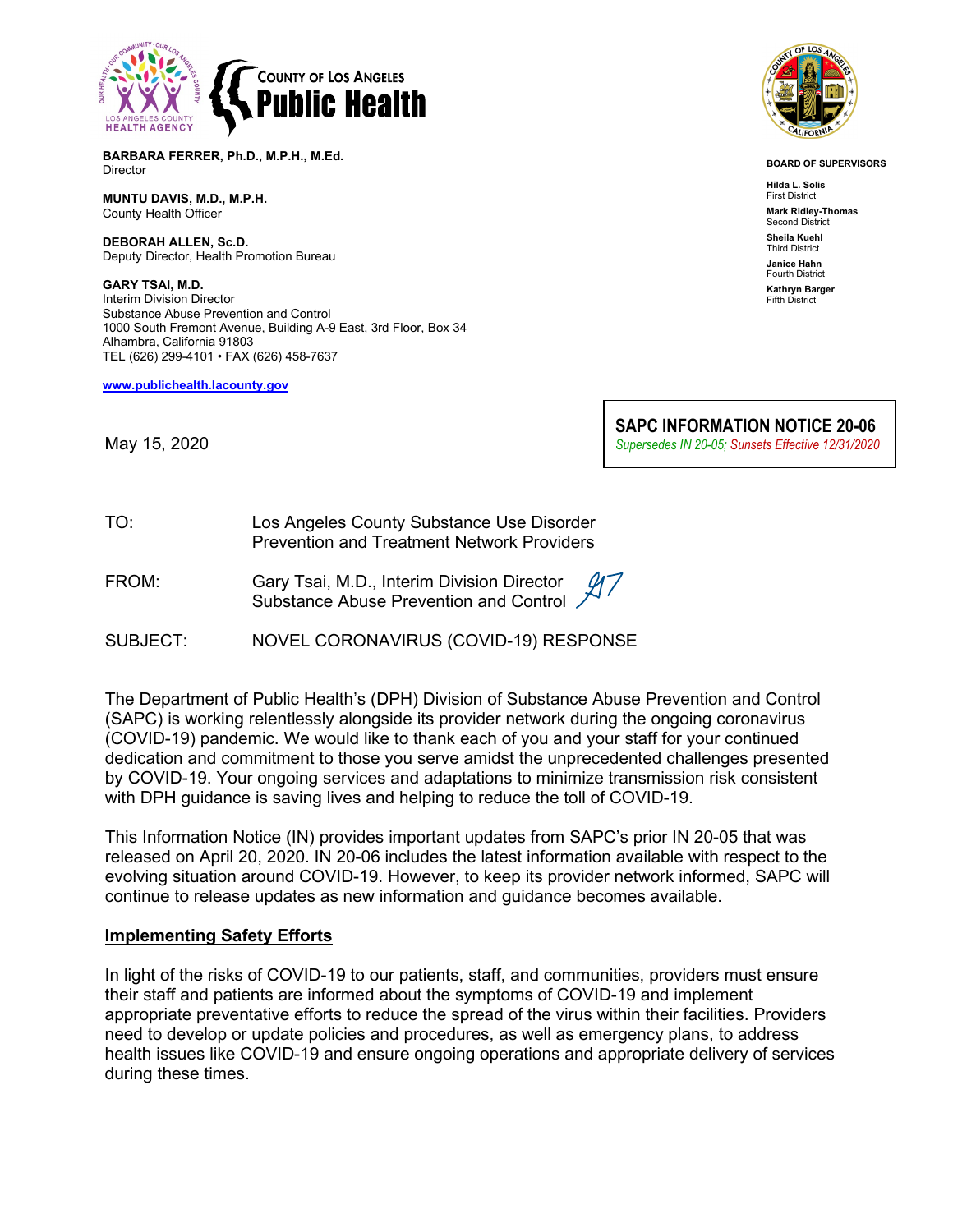Network Providers May 15, 2020 Page 2 of 9

The science and knowledge related to this virus is still evolving. As such, providers and particularly frontline staff must continually stay informed with respect to the COVID-19 situation by reviewing and posting (in common areas) the resources available on the [DPH COVID-19](http://publichealth.lacounty.gov/media/Coronavirus/)  [Webpage](http://publichealth.lacounty.gov/media/Coronavirus/) and SAPC's [Network Providers COVID-19 Webpage.](http://publichealth.lacounty.gov/sapc/providers/covid19/) DPH's Guidance for Residential Substance Use Settings and Guidance for Non-Residential Substance Use Settings contain detailed information and recommendations on current best practices to manage the risks of COVID-19. To ensure their staff and patients are fully informed as well, providers need to post educational materials on COVID-19 in all relevant threshold languages in common areas at each facility.

Additionally, steps should be taken to enhance sanitation/cleaning efforts and reduce proximity of individuals to each other, particularly in residential, inpatient, and Recovery Bridge Housing settings. The following essential resources comply with these expectations and can be downloaded for posting.

| <b>ESSENTIAL COVID-19 RESOURCES</b><br>Check the DPH and SAPC COVID-19 Webpages for Additional Resources |                                                                 |                    |  |
|----------------------------------------------------------------------------------------------------------|-----------------------------------------------------------------|--------------------|--|
| <b>DPH COVID-19</b><br>Webpage                                                                           | Roadmap to Recovery ( <i>Flyer</i> and <i>PowerPoint</i> )      | Posted 05/06/20    |  |
|                                                                                                          | <b>Safer at Home Order Overview</b>                             | Revised 05/08/20   |  |
|                                                                                                          | Safer at Home Order - Road to Recovery                          | Revised 05/13/20   |  |
|                                                                                                          | <b>Home Isolation Order</b>                                     | Revised 05/01/20   |  |
|                                                                                                          | <b>Home Quarantine Order</b>                                    | Revised 05/01/20   |  |
|                                                                                                          | <b>What You Should Know (Infographic)</b>                       | Revised 04/29/20   |  |
|                                                                                                          | <b>General Cleaning Guidance in Group Setting</b>               | Posted 03/24/20    |  |
|                                                                                                          | <b>Guidance for Non-Residential Substance Use Settings</b>      | Revised 05/01/20   |  |
|                                                                                                          | <b>Guidance for Residential Substance Use Settings</b>          | Revised 05/01/20   |  |
|                                                                                                          | <b>Social Distancing</b>                                        | Revised 04/10/20   |  |
|                                                                                                          | <b>Cloth Facial Coverings</b>                                   | Revised 05/04/20   |  |
|                                                                                                          | <b>Bed Positioning (Infographic)</b>                            | Posted 04/05/20    |  |
|                                                                                                          | <b>Guidance on Proper Grouping (Cohorting) of Residents</b>     | Revised 04/28/20   |  |
|                                                                                                          | Optimize the Supply of Personal Protective Equipment (PPE)      | Posted 05/01/20    |  |
| <b>SAPC COVID-19</b><br><b>Webpage</b>                                                                   | <b>Training on COVID-19</b>                                     | Posted 03/27/20    |  |
|                                                                                                          | <b>COVID-19 FAQ for Prevention Providers</b>                    | Revised 05/15/20   |  |
|                                                                                                          | <b>COVID-19 FAQ for Treatment and DUI Providers</b>             | Revised 05/15/20   |  |
|                                                                                                          | <b>Residential &amp; Recovery Bridge Housing Readiness Tool</b> | Posted 03/27/20    |  |
|                                                                                                          | <b>COVID-19 Alert Entrance Sign</b>                             | Posted 04/08/20    |  |
|                                                                                                          | Guidance for Alcohol/Drug Use or Recovery During COVID-19       | <b>Coming Soon</b> |  |
| <b>DHCS COVID-19</b><br>Webpage                                                                          | Information Notice 20-009: COVID-19                             | Revised 05/01/20   |  |
|                                                                                                          | <b>General Behavioral Health FAQ</b>                            | Posted 05/01/20    |  |
|                                                                                                          | Driving Under the Influence (DUI) FAQ                           | Revised 03/17/20   |  |
|                                                                                                          | <b>Opioid Treatment Program FAQ</b>                             | Revised 04/23/20   |  |
|                                                                                                          | <b>Medications for Addiction Treatment and Telehealth</b>       | Revised 04/07/20   |  |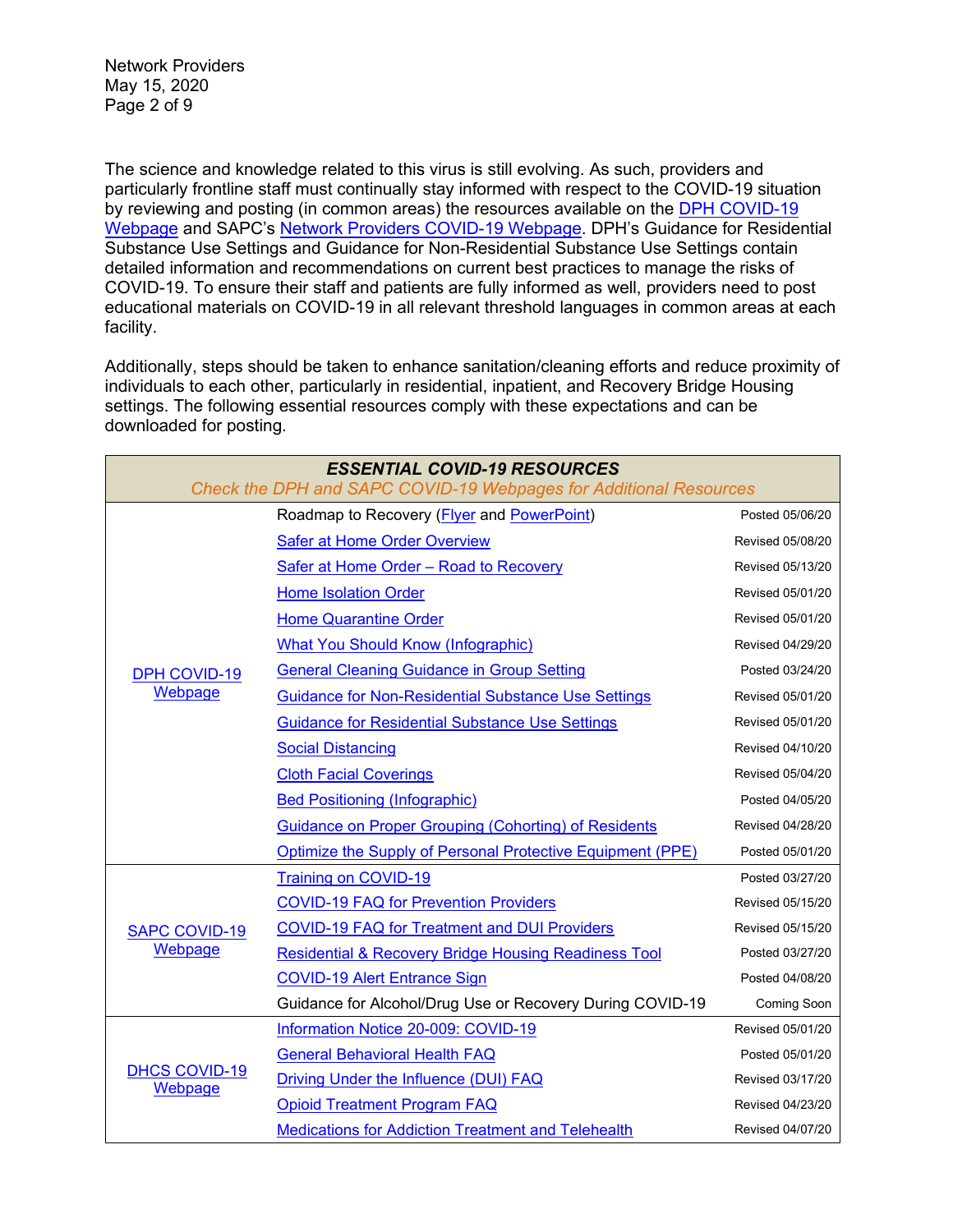Network Providers May 15, 2020 Page 3 of 9

## **Assessing for Medical Stability**

To balance substance use disorder (SUD) service needs and community health, individuals who are medically stable still need to be admitted for medically necessary treatment services. This includes individuals who are exhibiting symptoms that overlap with COVID-19 (e.g., cough, fever, shortness of breath) and who could be appropriately isolated in accordance with DPH guidance. The benefits of receiving SUD services may outweigh the risks to both the individual receiving treatment and the community. For example, individuals with un- or under-treated SUDs may not return to care and suffer morbidity or mortality as a result of their substance use, and/or exacerbate community spread if they were turned away from needed residential SUD treatment as opposed to being isolated in a residential setting. However, medically *unstable* individuals should always be immediately referred to appropriate health care services.

## **Reporting of COVID-19 Positive Cases**

Providers must report to SAPC if any client or staff test positive for COVID-19. Providers can do this by submitting the [Adverse Event Reporting Form](http://publichealth.lacounty.gov/sapc/NetworkProviders/ClinicalForms/AQI/AdverseEventReportingForm.pdf) to [sapcmonitoring@ph.lacounty.gov](mailto:sapcmonitoring@ph.lacounty.gov) within one business day.

Additionally, residential and inpatient programs are required to report if any client or staff test positive for COVID-19 to the California Department of Health Care Services (DHCS) within one business day.

# **Essential Services – Treatment, Driving Under the Influence and Syringe Exchange**

Your agencies provide essential health care services to the residents of Los Angeles County.<sup>[1,](#page-2-0)[2](#page-2-1)</sup> SAPC's Substance Abuse Service Helpline (SASH) and Client Engagement and Navigation Services (CENS) remain open and continue to see a high volume of individuals seeking care. By staying open and accessible during this public health emergency and diligently implementing DPH health and safety guidelines to reduce COVID-19 transmission, you support those struggling with alcohol and drug use and their loved ones during this pandemic by ensuring that these essential services are available, even when many other non-essential businesses are closed due to the Safer at Home Order. As we know, SUD are chronic and relapsing health conditions that need to be treated despite the understandable concern about how COVID-19 may impact our staff, patients, family, and friends. While our community members may shelter in place during this emergency, their addictions will not.

As essential health care services, SUD network providers must ensure that any person eligible for SAPC services seeking treatment is able to access it, including those who may be symptomatic or positive for COVID-19.

• *Residential, Inpatient and Recovery Bridge Housing Settings*: We understand that some capacity may be reduced because symptomatic and COVID-19 positive patients are in isolation or under quarantine. However, vacant beds need to be filled in accordance with the health/social distancing *Guidance for Residential Substance Use Settings*. We also encourage staff in these facilities to use telephone and telehealth service delivery

<span id="page-2-0"></span><sup>1</sup> DHCS Stakeholder Letter, Clarifying the Urgency of Essential Critical Infrastructure Workers

<span id="page-2-1"></span><sup>2</sup> DPH Safer at Home for Control of COVID-19, Section 15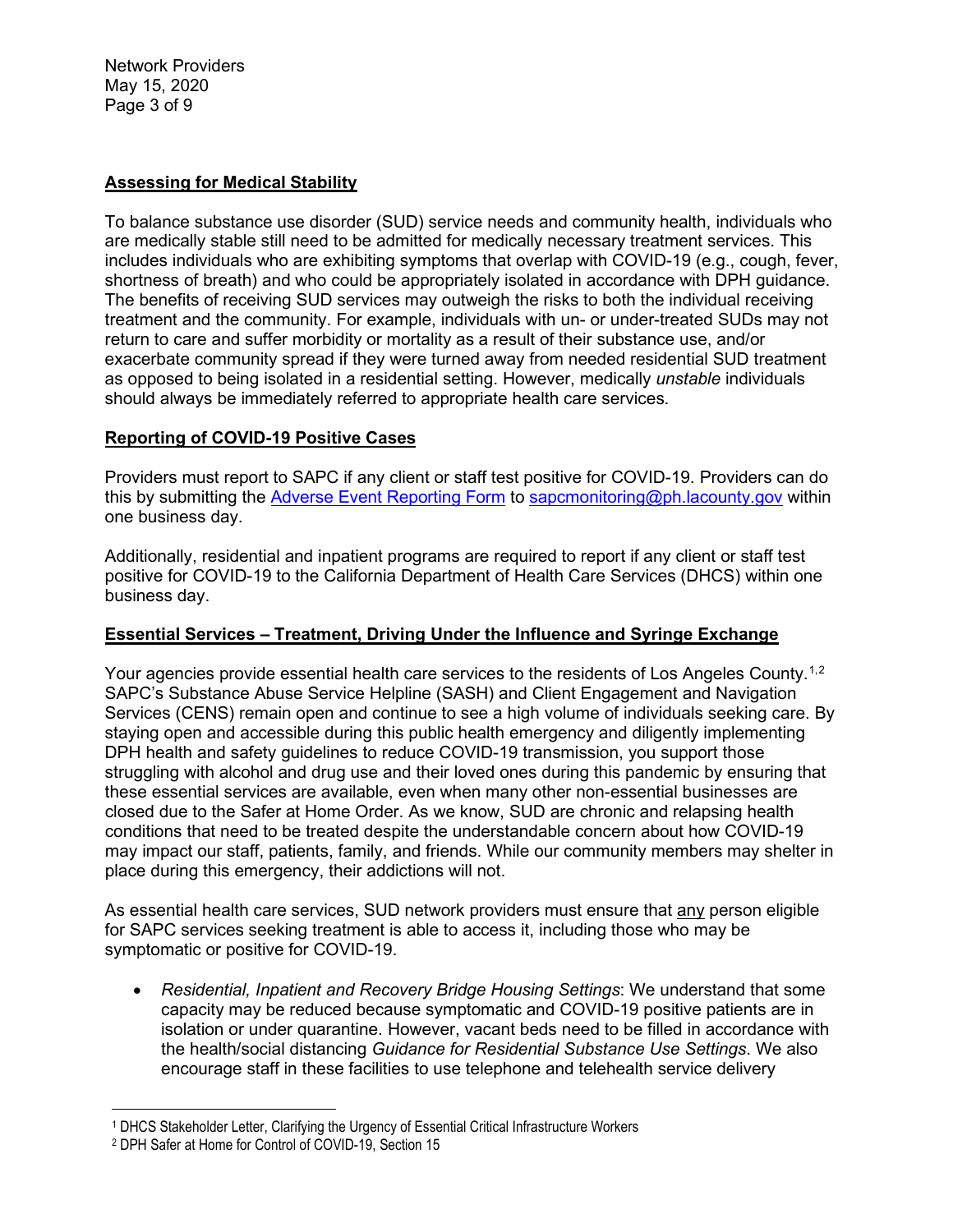methods (see *Telehealth and Telephone – Flexible Service Options* below), especially for those in isolation or under quarantine, including exploring if prohibitions on personal devices can be safely relaxed during this period.

- *Outpatient Settings*: We encourage your agencies to launch telehealth (see *Telehealth and Telephone – Flexible Service Options* below) to enable the delivery of services remotely, especially given the expanded State and federal guidance on the use of telehealth during the public health emergency. See *Guidance for Non-Residential Substance Use Settings* for more details.
- *Opioid Treatment Programs (OTP)*: During the COVID-19 emergency period, OTPs may offer take-home dosing at the discretion of the Medical Director if the OTP submits a letter of need to DHCS for review and approval, even if minimum treatment standards are not met. OTPs should consider this option to minimize risks related to inability to access necessary Medications for Addiction Treatment (MAT) due to COVID-19. The federal Substance Abuse and Mental Health Services Administration (SAMHSA) has also released [guidance](https://www.samhsa.gov/sites/default/files/faqs-for-oud-prescribing-and-dispensing.pdf) that an initial evaluation by telehealth or telephone is now allowed for buprenorphine. For new patients receiving methadone, an in-person medical evaluation is still required, as per SAMHSA. Refer to the OTP FAQ document on the DHCS COVID-19 website and available **SAMHSA** guidance for more details.
- *Driving Under the Influence (DUI) and Penal Code 1000 (PC1000)*: Continue delivery of services in the same manner as outpatient settings, including expanded use of telephone and telehealth and modifications for in-person groups as outlined below. DUI providers who have suspended all DUI program activities should refer participants to a program that continues to offer telephone or telehealth services. Participants who prefer to take a leave of absence (LOA) must be notified it will postpone their date of program completion. The LOA must be documented in each participant's file specifying the reason is due to COVID-19. DUI providers also need to advise participants to check with their court of conviction to confirm their 90-day continuance, as some cases may have remained on the calendar as statutorily required. Participants can check their case summary at www.lacourt.org or by calling their court of conviction court clerk's office. SAPC will temporarily waive the collection of fees from DUI and PC1000 providers from March 1, 2020 to June 30, 2020. Refer to the DUI Program FAQ document on the DHCS COVID-19 website for more details.
- *Syringe Exchange Programs (SEP)*: Continue delivery of needle exchange supplies and services to prevent the transmission of other communicable diseases during this time and ensure availability of overdose prevention medications.
- *Client Engagement and Navigation Services (CENS)*: Continue delivery of navigation and connection services at co-locations where the facility remains open. If a site is closed, submit a request for approval of alternate work location(s) to Nislan Jose at [njose@ph.lacounty.gov.](mailto:njose@ph.lacounty.gov) SAPC will review each request and notify the CENS provider of the determination via email. Telephone or telehealth can temporarily be used for screening, connection, and follow-up during this emergency period. If services are delivered at an alternate location, or services are delivered via telephone or telehealth, make sure this is documented in the notes section of the Service Connection Log.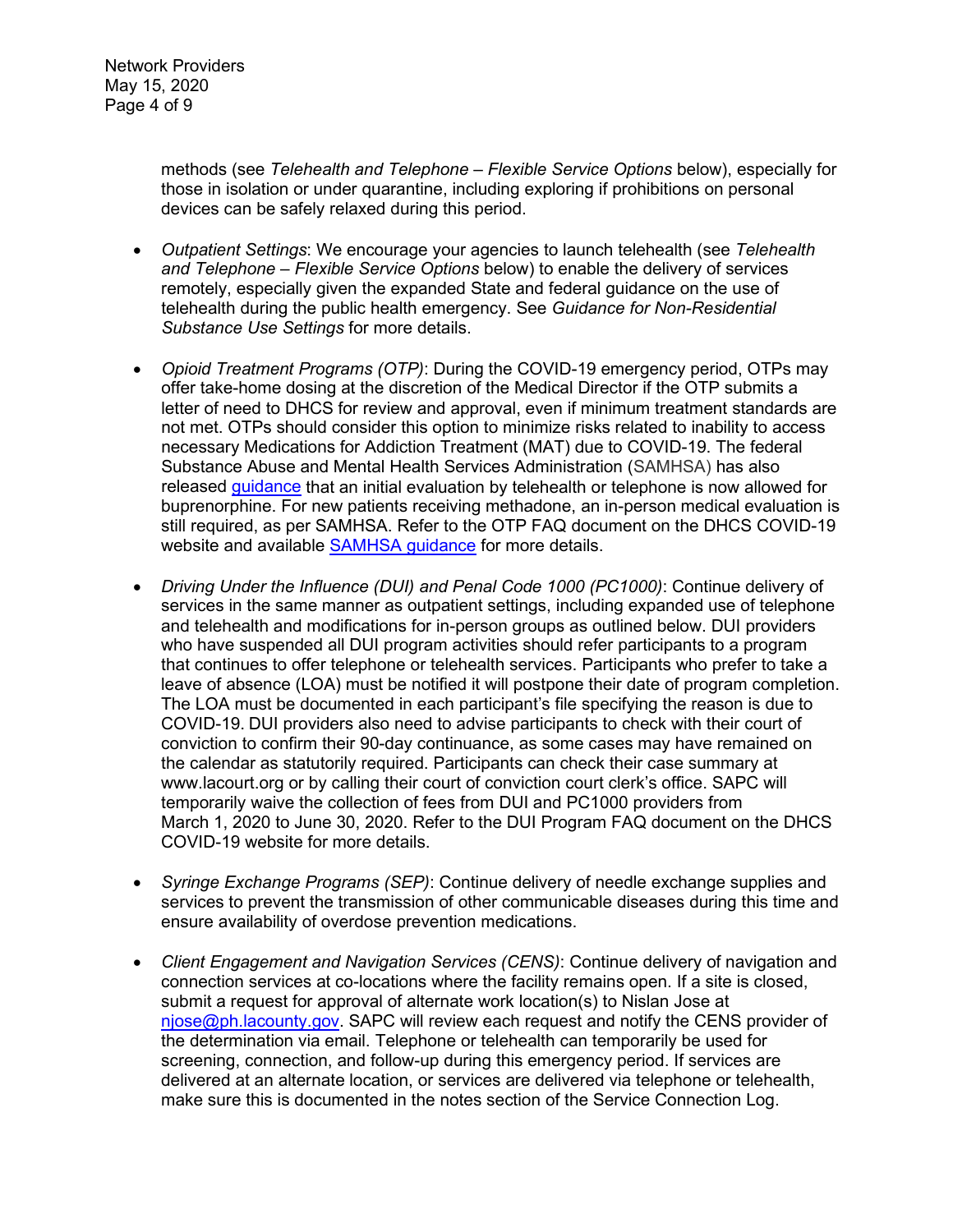Network Providers May 15, 2020 Page 5 of 9

## **Non-Essential Services: Modifying Services During Safer at Home Order**

Los Angeles County has created a [Roadmap to Recovery](https://covid19.lacounty.gov/wp-content/uploads/RoadmapToRecovery-powerpoint-1.pdf) that outlines a phased approach to reopen low-risk businesses with appropriate safeguards in place. Prevention providers are able to reopen and resume limited in-person work if ensuring appropriate social/physical distancing, proper infection control, and prioritizing access to critical services. Importantly, group activities via telehealth or telephone are still encouraged. In addition to the platform options under the *Telehealth and Telephone* section below, prevention providers are able to use public facing platforms inclusive of Facebook Live, Twitch, TikTok, and similar video communication applications for efforts that are not associated with individual- or group-based processing/counseling sessions.

As social/physical distancing protocols continue to be enforced for large group gatherings and schools/university closures, we encourage you to use this time for program planning, development, and ensuring service delivery readiness where appropriate. Similar to SAPC Treatment, in-person group activities are now allowable as outlined under the *Temporary Limit of Participants for All In-Person Group Activities* section below.

Your work continues to remain critical in addressing the adverse impact of alcohol and drug use on individuals and communities and reducing the likelihood that youth, young adults, and adults need SUD treatment services. See DPH's *Guidance for Non-Residential Substance Use Settings* for more detailed information.

## **Temporary Limit of Participants for All In-Person Group Activities**

In light of escalating COVID-19 cases and the growing need to enhance infection control to relieve overburdened hospitals, unprecedented actions are being taken to mitigate the risks of COVID-19 transmission in our communities. In recognition of the need to balance concerns about transmission risk with the benefits of group activities, beginning May 15, 2020 for treatment and prevention and until further notice, group activities (including but not limited to group counseling and patient education sessions) are limited to no more than ten (10) participants, including staff and patients/participants, if conducted in accordance with social/physical distancing requirements. Importantly, group activities via telehealth or telephone are still encouraged.

These actions are necessary to support the community-wide efforts to minimize disease spread through the limitation of group gatherings and activities. SAPC will continually reassess these temporary modifications of group activities and modify allowances based on COVID-19 transmission risks and considering risks and benefits of clients, staff, and communities. Providers are encouraged to explore approved on-line platforms to deliver these services as groups may be offered via telehealth and telephone.

## **Telehealth and Telephone – Flexible Service Options**

To encourage continued patient participation and reduce COVID-19 transmission, DHCS recently clarified that during this public health emergency period, providers can deliver all services using telephone and telehealth in accordance with the DHCS Mental Health and Substance Use Disorder Information Notice [18-011](https://www.dhcs.ca.gov/services/MH/Documents/Information%20Notices/IN%2018-%20Network%20Adequacy/MHSUDS_IN_18-011_Network_Adequacy.pdf) inclusive of other [DHCS Medi-Cal Policy](https://www.dhcs.ca.gov/provgovpart/Pages/Telehealth.aspx) or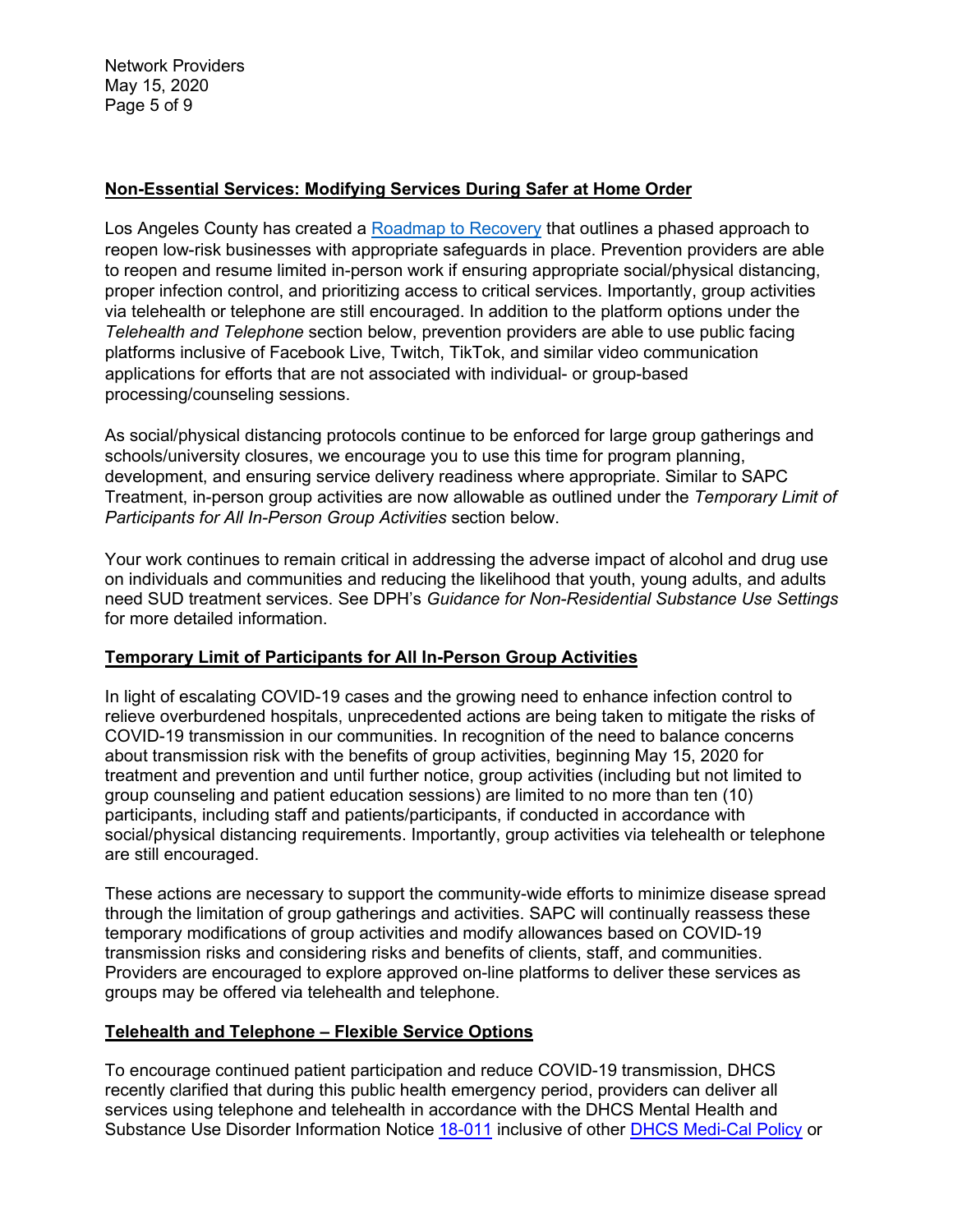Network Providers May 15, 2020 Page 6 of 9

temporary modifications as outlined in the DHCS Behavioral Health Information Notice [20-009](https://www.dhcs.ca.gov/Documents/COVID-19/IN-20-009-Guidance-on-COVID-19-for-Behavioral-Health.pdf) and the DHCS Behavioral Health FAQ document. This temporary allowance includes the initial American Society of Addiction Medicine (ASAM) assessment and consultations between counselor and Licensed Practitioners of the Healing Arts (LPHA) to establish medical necessity, as well as all subsequent services after the establishment of medical necessity, in accordance with State allowances. Importantly, this includes:

- Documentation must include if services are delivered via telehealth or telephone; all other SAPC required documentation remains in place.
- Ink or electronic signatures are not required if it is documented that the patient is participating via telephone or telehealth due to COVID-19.
- Calls do not need to originate from a Drug Medi-Cal (DMC) certified site during this COVID-19 emergency period.
- Allowable staff positions, working within their scope of practice may deliver services via telehealth and/or telephone (i.e., assessment, treatment planning, crisis intervention, individual counseling, group counseling, collateral services, case management, Recovery Support Services, patient education) in any location that maintains patient confidentiality and patients may participate in telehealth services at any location of their choice.
- SAMHSA has released [guidance](https://www.samhsa.gov/sites/default/files/faqs-for-oud-prescribing-and-dispensing.pdf) that an initial evaluation by telehealth or telephone is now allowable for buprenorphine.
- Telephone services can also be offered in primary prevention and CENS office settings during this COVID-19 emergency period.

During this public health emergency period, federal guidance has modified restrictions on allowable telehealth platforms:

- *Temporarily Allowable Platforms*: Non-public facing popular video chat applications include Apple FaceTime, Facebook Messenger video chat, Google Hangouts video, Skype, Whatsapp video app, and Zoom.
- *Non-Allowable Platforms*: Facebook Live, Twitch, TikTok, and similar video communication applications that are public facing applications.

To ensure compliance with regulations, submit the Telehealth Attestation Form within 30-days of initiating telehealth services to Daniel Deniz, Chief of the Contract Management and Compliance Unit at [ddeniz@ph.lacounty.gov](mailto:ddeniz@ph.lacounty.gov) and [SAPCmonitoring@ph.lacounty.gov.](mailto:sapcmonitoring@ph.lacounty.gov)

# **Personal Protective Equipment and Other Essential Supplies**

Even as Los Angeles County's Stay at Home Health Officer Orders are relaxed, COVID-19 will continue to circulate within communities. Therefore, SAPC providers will need to identify strategies for optimizing their supply of Personal Protective Equipment (PPE). PPE includes, but is not limited to, surgical masks, gloves, gowns, and eye protection; other essential supplies to minimize risk of transmission include non-medical cloth face coverings and hand sanitizer. Providers should also obtain a thermometer (infrared, if possible) to check staff and patient/participant temperatures at least once per day, and particularly when there has been a confirmed COVID-19 positive case (staff or patient/participant).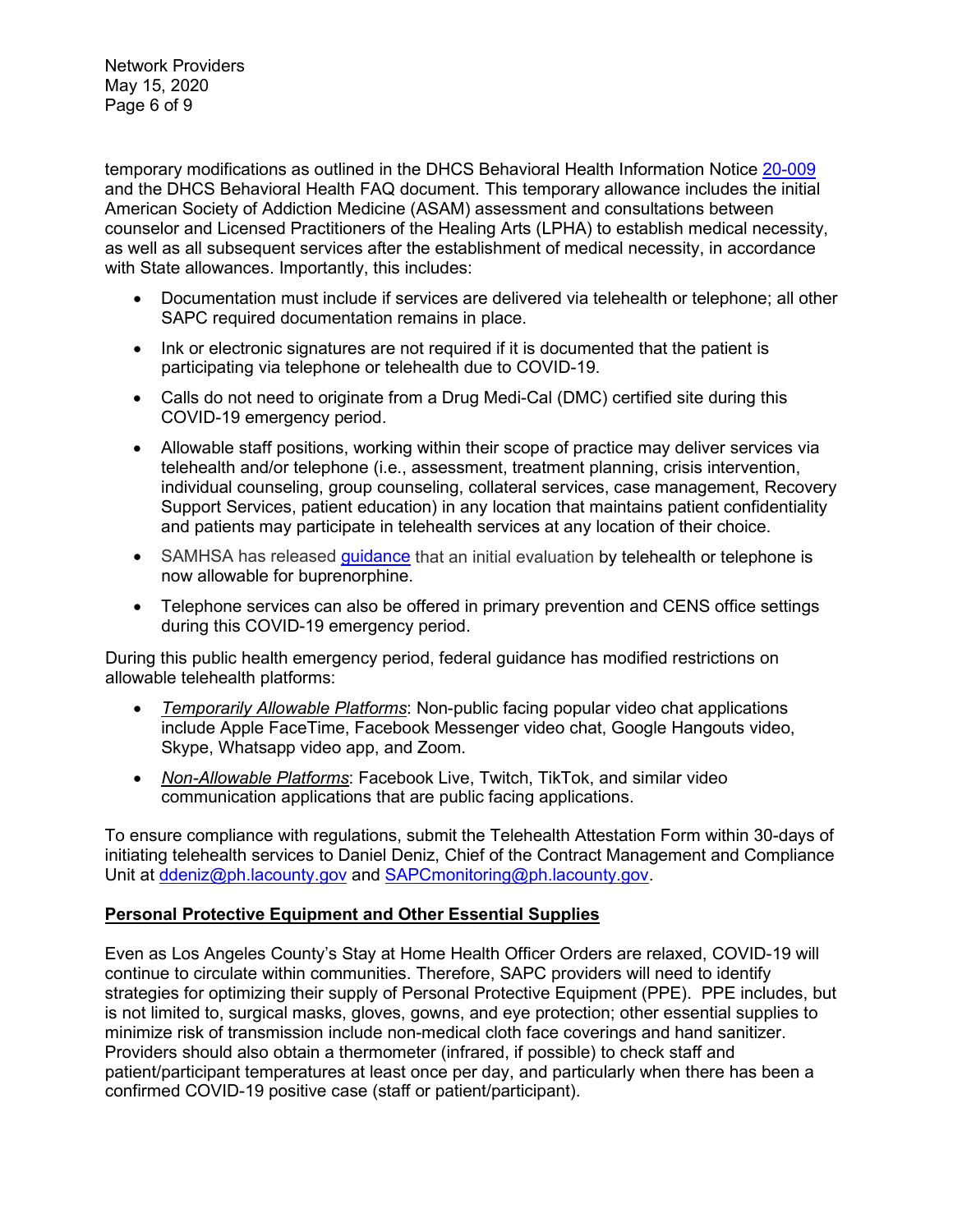Network Providers May 15, 2020 Page 7 of 9

#### Providers must follow PPE guidance for residential and non-residential settings available on the DPH and SAPC COVID-19 websites. **Technical Assistance and Support**

Transitioning to telephone and telehealth whenever possible to deliver treatment services is critical to slowing COVID-19 transmission and maintaining continuity of care for patients. Network providers who would like assistance in launching or growing their use of these formats of service delivery in outpatient and residential settings can reach out to the California Institute for Behavioral Health Solutions (CIBHS) for technical assistance by reaching out to Belia Sardinha at [bsardinha@ph.lacounty.gov.](mailto:bsardinha@ph.lacounty.gov) SAPC is also working with CIBHS to deliver web-based training sessions on these topics.

# **Funding Support for Continued Treatment Service Delivery**

SAPC is committed to supporting network providers who are fulfilling their role as essential health care workers and facilities in spite of concerns about COVID-19. Therefore, SAPC modified its reimbursement structure for March, April, May, and June 2020 to settle at prorated actual allowable costs.<sup>[3](#page-6-0)</sup> In order to facilitate timely disbursement of funds, payments are based on the higher of the average of fee-for-service claims from July 2019 through January 2020 or current monthly fee-for-service claims. Actual costs incurred for this period will be settled during cost reporting, which SAPC expects to occur shortly after the close of Fiscal Year 2019-2020. However, if your March through June payment is significantly below your average monthly costs, you may email Edita Mendoza at [emendoza@ph.lacounty.gov](mailto:emendoza@ph.lacounty.gov) with the subject line "COVID-19 Cost Payments" to inquire if a payment adjustment can be made with appropriate documentation.

Depending on how this public health emergency evolves, SAPC will consider if reimbursement changes are needed for Fiscal Year 2020-2021. Prevention contracts will continue to settle at cost. CENS contracts will continue to settle at staff hour.

Providers with a pending augmentation must continue to provide services and admit new patients. Billing should not be submitted until the augmentation has been processed. Once the request has been processed, providers may submit service claims. Please contact your assigned Contract Program Auditor for status updates on your request.

*Note: Opioid Treatment Programs are only eligible for cost reimbursement payments if also submitting a cost report to SAPC for Fiscal Year 2019-2020, otherwise a needs-based Transitional Payment may be allowable [\(MHSUDS 19-005\)](https://www.dhcs.ca.gov/formsandpubs/Documents/MHSUDS%20Information%20Notices/MHSUDS-Information-Notice-19-005-NTP-Cost-Reporting.pdf).*

## **Allowable Costs for Prevention and Treatment Providers**

As you consider your expenditures for this period, please know that staffing, benefits and infrastructure costs are allowable for those who are telecommuting and using telephone or telehealth to continue serving prevention participants or treatment patients (as outlined in the Treatment Plan, even if sessions are shorter due to the need to accommodate their caseloads).

<span id="page-6-0"></span><sup>3</sup> Payments for July 2019 through February 2020 remain dependent of the volume of submitted fee-for-service claims, and the lesser of costs or charges ("claims"). Contract augmentation processed after March 30, 2020 are subject to reductions due to anticipated commensurate reductions in service volume. Contract augmentation requests received after April 15, 2020 may be denied based on review of provider performance, utilization, and overall network need.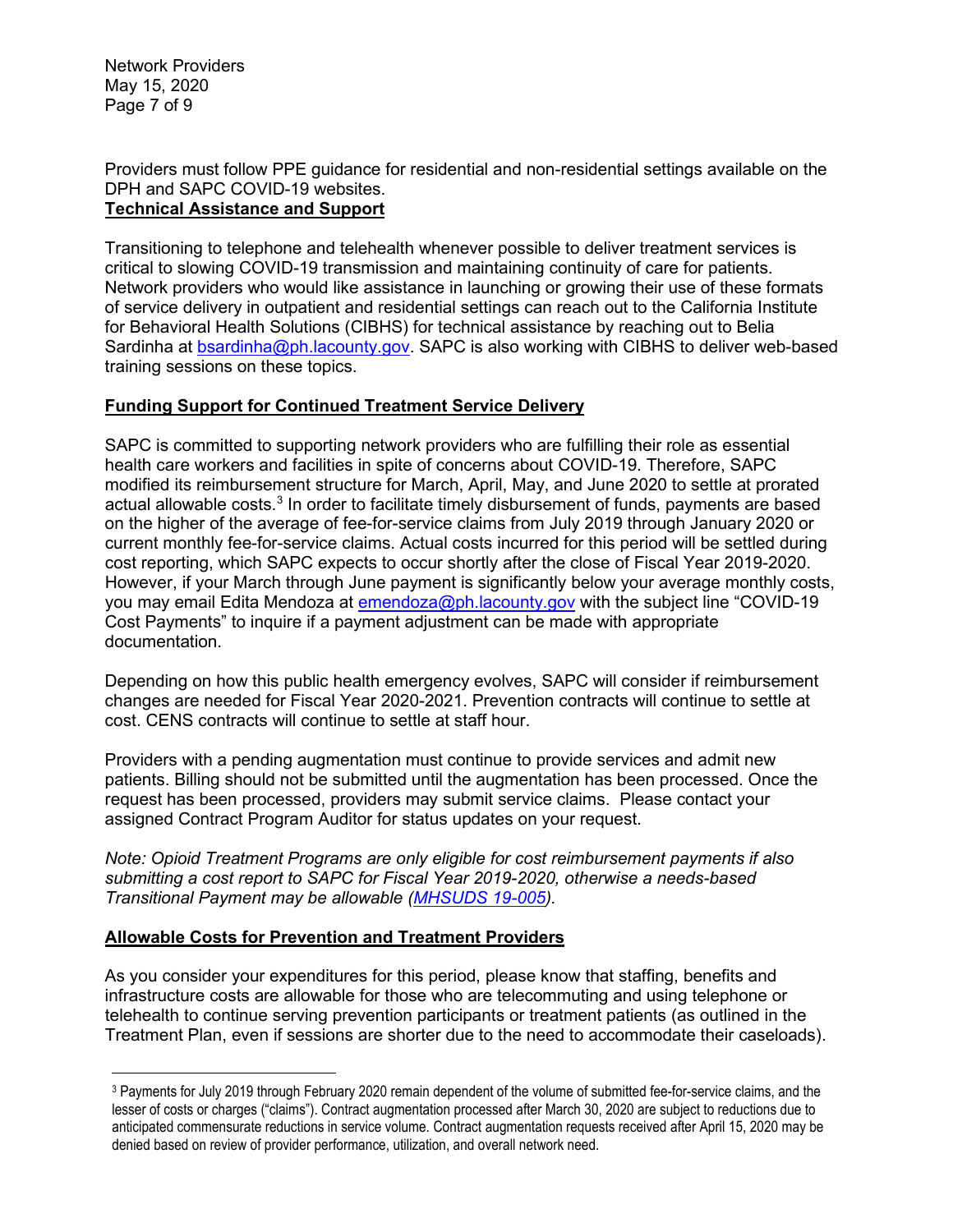Network Providers May 15, 2020 Page 8 of 9

This is important as staff who are exhibiting any COVID-19 symptoms must abide by DPH's Home Isolation Order and staff who may have been exposed to COVID-19 or who have been in close contact (as defined by being within 6 feet for more than 10 minutes or touching bodily fluids or secretions of an individual with COVID-19 symptoms) with a symptomatic patient/participant or staff must abide by DPH's Home Quarantine Order. If these staff become ill and unable work, they should be offered compensated sick/personal time.

Operationalizing telehealth and supporting staff who are unable to work are allowable costs and could be included if within the executed contract amount. Investing in a compliant telehealth platform should also be considered beyond the COVID-19 public health emergency. A budget modification will be required, however, if the change results in an increase above 10 percent of the line-item.

### **Compliance Monitoring**

SAPC will conduct desk reviews instead of onsite monitoring visits during this COVID-19 emergency period, except to conduct critical oversight and technical assistance as it relates to issues such as health and safety or extensive noncompliance issues.

SAPC will not issue citations or disallowances if it is documented that DMC timeframes could not be adhered to due to the patient's inability to attend services or coverage was not possible due to significant workforce reductions. Examples include, but may not be limited to:

- Minimum service hours for outpatient and intensive outpatient, including delivery of one required service every 30-days (DHCS DMC and Title 22);
- Minimum weekly service hours for residential when one clinical service is provided daily;
- On time completion and signatures on mandated documents (assessment, physical, health questionnaire, treatment plan per Title 22); and
- On time co-signature of documents.

Importantly, providers are not expected to get required signatures from patients who receive services during the time period of the COVID-19 public health emergency but must document the reason for the missing or late signature in all instances. When the public emergency ends, providers should obtain signatures from all patients per usual, but signatures cannot be backdated. Providers are not expected to obtain signatures on these documents for patients that started and discontinued services during the COVID-19 public health emergency. California Outcome Measurement System (CalOMS) data reporting is a federal requirement and is not suspended.

SAMHSA has issued [new guidance](https://www.samhsa.gov/sites/default/files/covid-19-42-cfr-part-2-guidance-03192020.pdf) which allows providers to share patient information that would normally be protected under 42 CFR Part 2 in instances of a bona fide medical emergency. Usage of the medical emergency exception must be documented by providers.

In all instances, the inability to meet these requirements must be appropriately documented in the patient's file with an indication of how and why COVID-19 impacted care. Any disallowances as a result of a federal or state audit, however, will be recouped by SAPC.